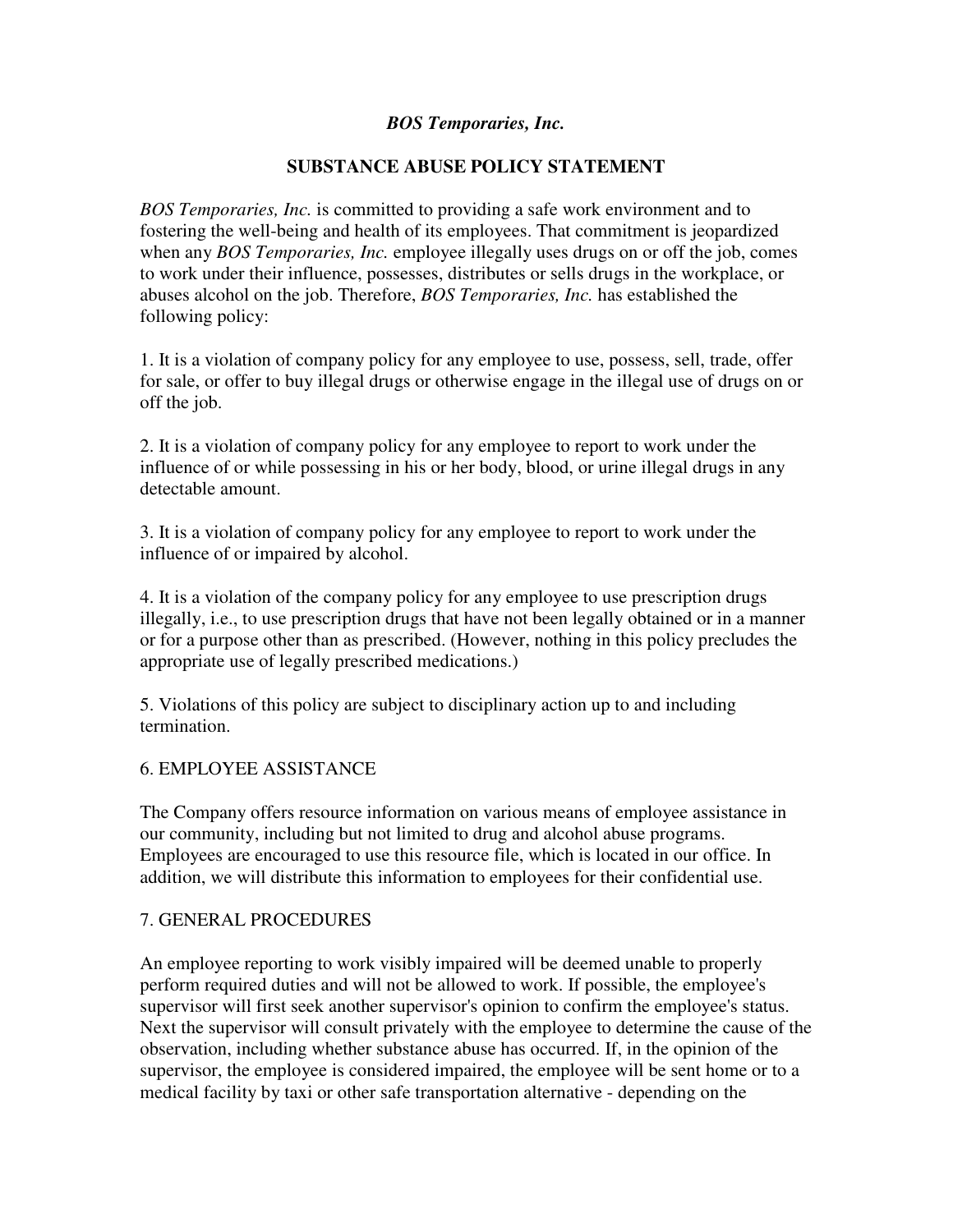determination of the observed impairment - and accompanied by the supervisor or another employee if necessary. A drug test may be in order. An impaired employee will not be allowed to drive.

# 8. OPPORTUNITY TO CONTEST OR EXPLAIN TEST RESULTS

Employees and job applicants who have a positive confirmed test result may explain or contest the result to the Company within five (5) working days after the Company contacts the employee or job applicant and shows him/her the positive test result as it was received from the laboratory in writing.

# 9. CONFIDENTIALITY

The confidentiality of any information received by the employer through a substance abuse testing program shall be maintained, except as otherwise provided by law.

# 10. PRE-EMPLOYMENT DRUG TESTING

All job applicants at this Company will undergo testing for the presence of illegal drugs as a condition of employment. Any applicant with a confirmed positive test will be denied employment.

Applicants will be required to submit voluntarily to a urinalysis test at a laboratory chosen by this Company, and by signing a consent agreement will release this Company from liability.

If the physician, official, or lab personnel has reasonable suspicion to believe that the jobapplicant has tampered with the specimen, the applicant will not be considered for employment.

This Company will not discriminate against applicants for employment because of a past history of drug abuse. It is the current abuse of drugs, preventing employees from performing their job properly, that this Company will not tolerate.

Individuals who have failed a pre-employment test may initiate another inquiry with the Company after a period of not shorter than six (6) months; but they must present themselves drug-free as demonstrated by urinalysis or other test selected by this Company.

# 11. EMPLOYEE TESTING

This Company has adopted testing practices to identify employees who use illegal drugs on or off the job or who abuse alcohol on the job. It shall be a condition of employment for all employees to submit to substance abuse testing under the following circumstances: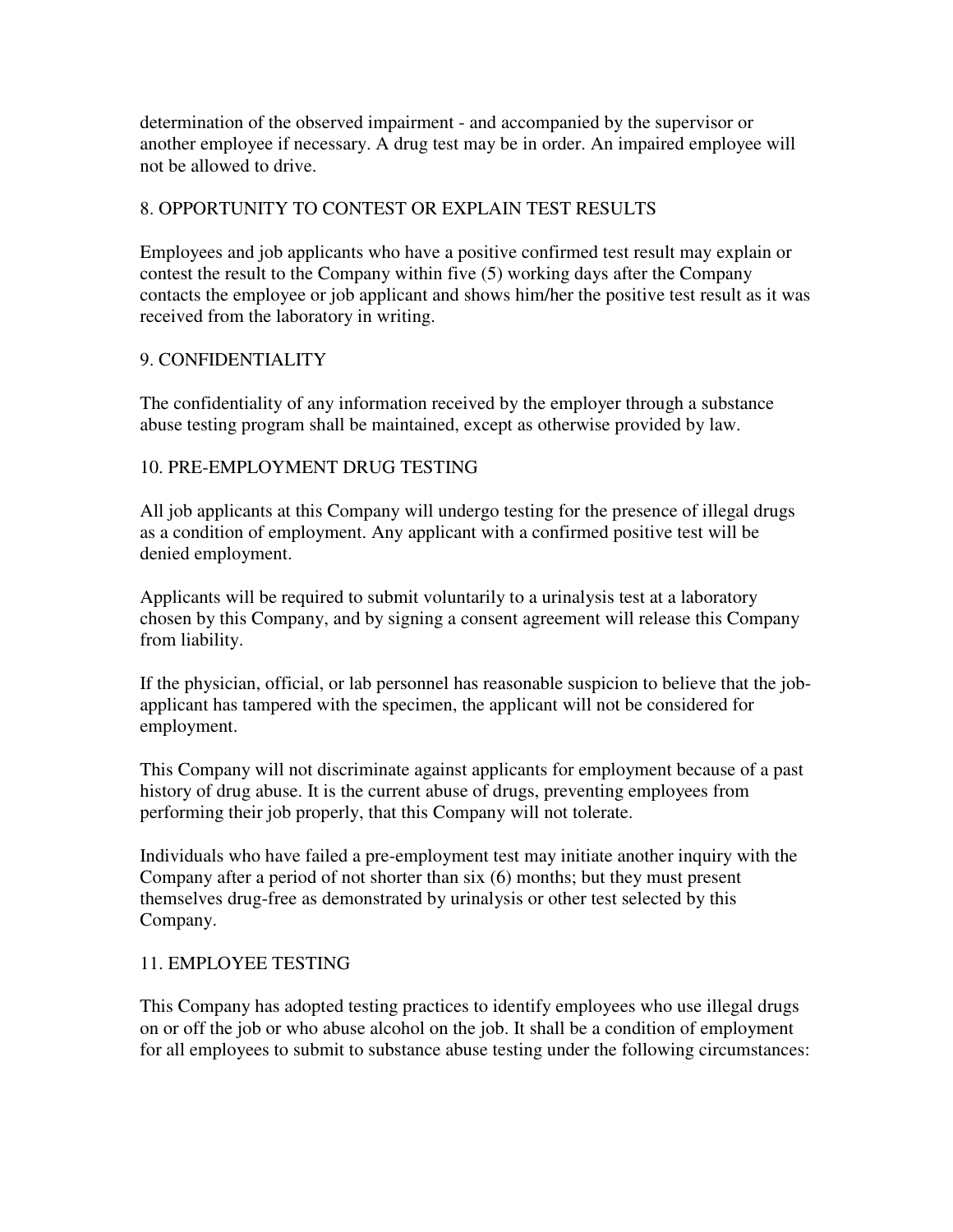A. When there is reasonable suspicion to believe that an employee is using illegal drugs or abusing alcohol. "Reasonable suspicion" is based on a belief that an employee is using or has used drugs or alcohol in violation of the employer's policy drawn from specific objective and articulable facts and reasonable inferences drawn from those facts in light of experience. Among other things, such facts and inferences may be based upon, but not limited to, the following:

- 1. Observable phenomena while at work such as direct observation of substance abuse or of the physical symptoms or manifestations of being impaired due to substance abuse;
- 2. Abnormal conduct or erratic behavior while at work or a significant deterioration in work performance;
- 3. A report of substance abuse provided by a reliable and credible source;
- 4. Evidence that an individual has tampered with any substance abuse test during his or her employment with the current employer;
- 5. Information that an employee has caused or contributed to an accident while at work; or
- 6. Evidence that an employee has used, possessed, sold, solicited, or transferred drugs while working or while on the employer's premises or while operating the employer's vehicle, machinery, or equipment.

B. When employees have caused or contributed to an on-the-job injury that resulted in a loss of worktime, which means any period of time during which an employee stops performing the normal duties of employment and leaves the place of employment to seek care from a licensed medical provider. The company may also send employees for a substance abuse test if they are involved in on-the-job accidents where personal injury or damage to company property occurs.

C. As part of a follow-up program to treatment for drug abuse when an employee has involuntarily entered a rehabilitation program because of a positive confirmed test result. The frequency of such testing shall be a minimum of at least once a year for a two year period after completion of the rehabilitation program. Advance notice of testing shall not be given to the employee.

D. When a substance abuse test is conducted as part of a routinely scheduled employee fitness-for-duty medical examination that is part of the employer's established policy or that is scheduled routinely for all members of an employment classification or group.

Employees with a confirmed positive test result may, at their option and expense, have a second confirmation test made on the same specimen. An employee will not be allowed to submit another specimen for testing.

If the physician, official, or lab personnel has reasonable suspicion to believe that the employee has tampered with the specimen, the employee is subject to disciplinary action up to and including termination.